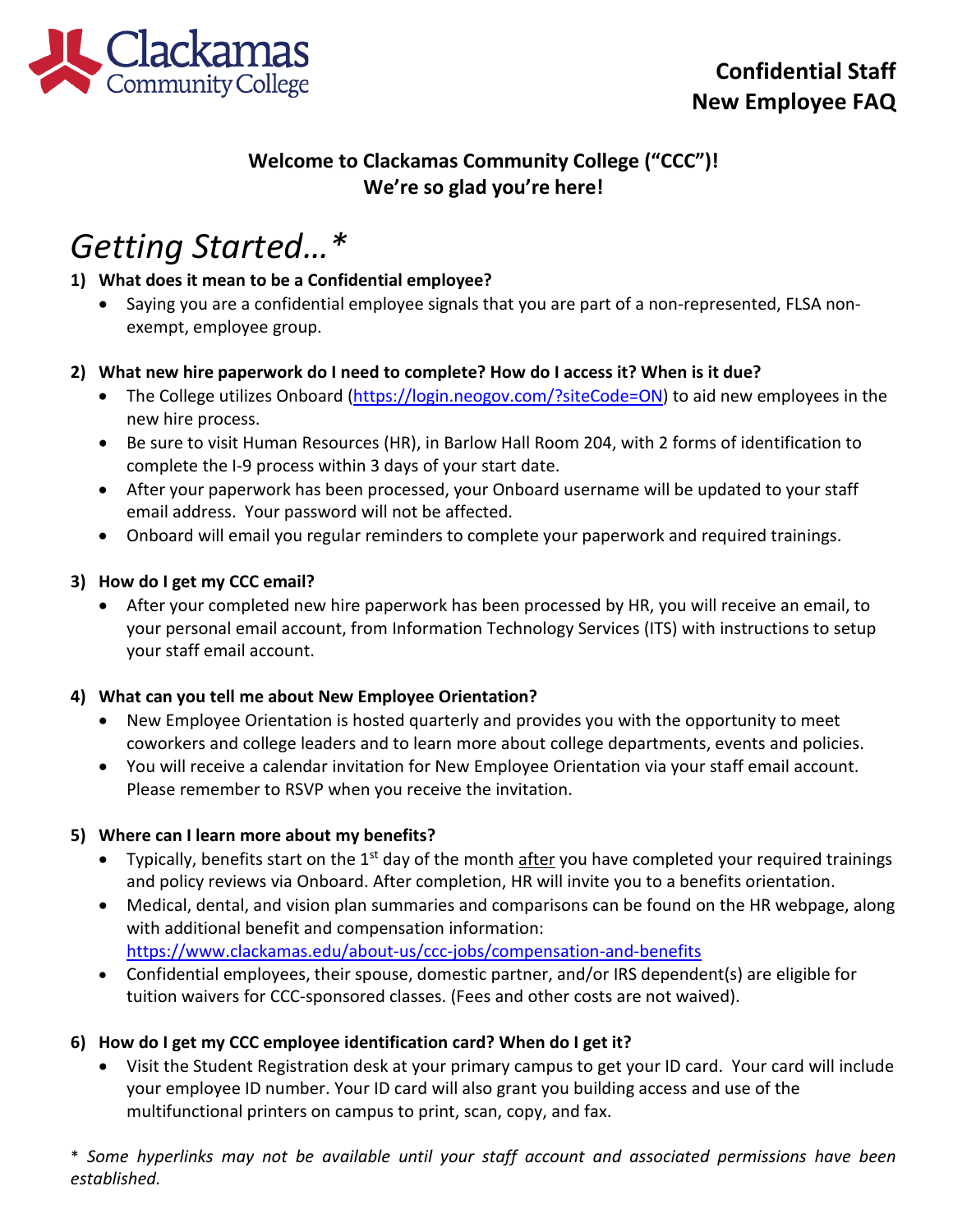

# *Getting Ahead…\**

### **7) What do I need to know about probation?**

• Confidential employees serve a 1-year probation. More information regarding probation can be found in the Administrative Employee Handbook here: <https://www.clackamas.edu/about-us/ccc-jobs/employee-and-supervisor-information>

### **8) How and when do I get paid?**

- Pay periods run from the  $20^{th} 19^{th}$  of each month, and pay day is the last workday of each month.
- Confidential employees submit time cards via myClackamas by the 19<sup>th</sup> of each month.
- Copies of your pay stub are available via myClackamas > Employee Information > Pay Advice.
- Salary increases generally happen on July  $1<sup>st</sup>$  of each year. Increases may include a cost of living adjustment and step movement. Increases happen in alignment with the salary schedule that is available on the HR webpage.

<https://www.clackamas.edu/about-us/ccc-jobs/compensation-and-benefits>

### **9) What type of time off do I get at CCC?**

| Time off accrual for confidential employees |                |                        |                |  |  |
|---------------------------------------------|----------------|------------------------|----------------|--|--|
| <b>Type</b>                                 | <b>Accrual</b> | <b>Available when?</b> | Limitation/Cap |  |  |
| <b>Vacation Leave</b>                       | 10 hours/month | Upon hire              | 384 hours      |  |  |
| Sick Leave                                  | 8 hours/month  | Upon hire              | None           |  |  |
| Personal Leave                              | 32 hours/year  | Upon hire              | 32 hours/year  |  |  |

| <b>College observed holidays</b> |                         |  |                 |                            |  |
|----------------------------------|-------------------------|--|-----------------|----------------------------|--|
| Month                            | Holiday                 |  | <b>Month</b>    | Holiday                    |  |
| January                          | -New Year's Day         |  | September       | -Labor Day                 |  |
|                                  | -Martin Luther King Day |  |                 |                            |  |
| February                         | -President's Day        |  | <b>November</b> | -Veterans' Day             |  |
|                                  |                         |  |                 | -Thanksgiving              |  |
|                                  |                         |  |                 | -Friday after Thanksgiving |  |
| May                              | -Memorial Day           |  | <b>December</b> | -Working day before or     |  |
| July                             | -Independence Day       |  |                 | after Christmas            |  |
|                                  |                         |  |                 | -Christmas                 |  |

• Summer Schedule is from the first week of summer term through Labor Day weekend. During Summer Schedule, the College shifts to a 4-day, 9-hour per day workweek (36 hours). The College is closed Fridays. Confidential employees receive their regular pay during summer schedule.

# **10) How can I learn more about access to professional development opportunities and funds?**

• Confidential employees have access to professional development funds through Human Resources. More information can be found in the Administrative Employee Handbook here: <https://www.clackamas.edu/about-us/ccc-jobs/employee-and-supervisor-information>

\* *Some hyperlinks may not be available until your staff account and associated permissions have been established.*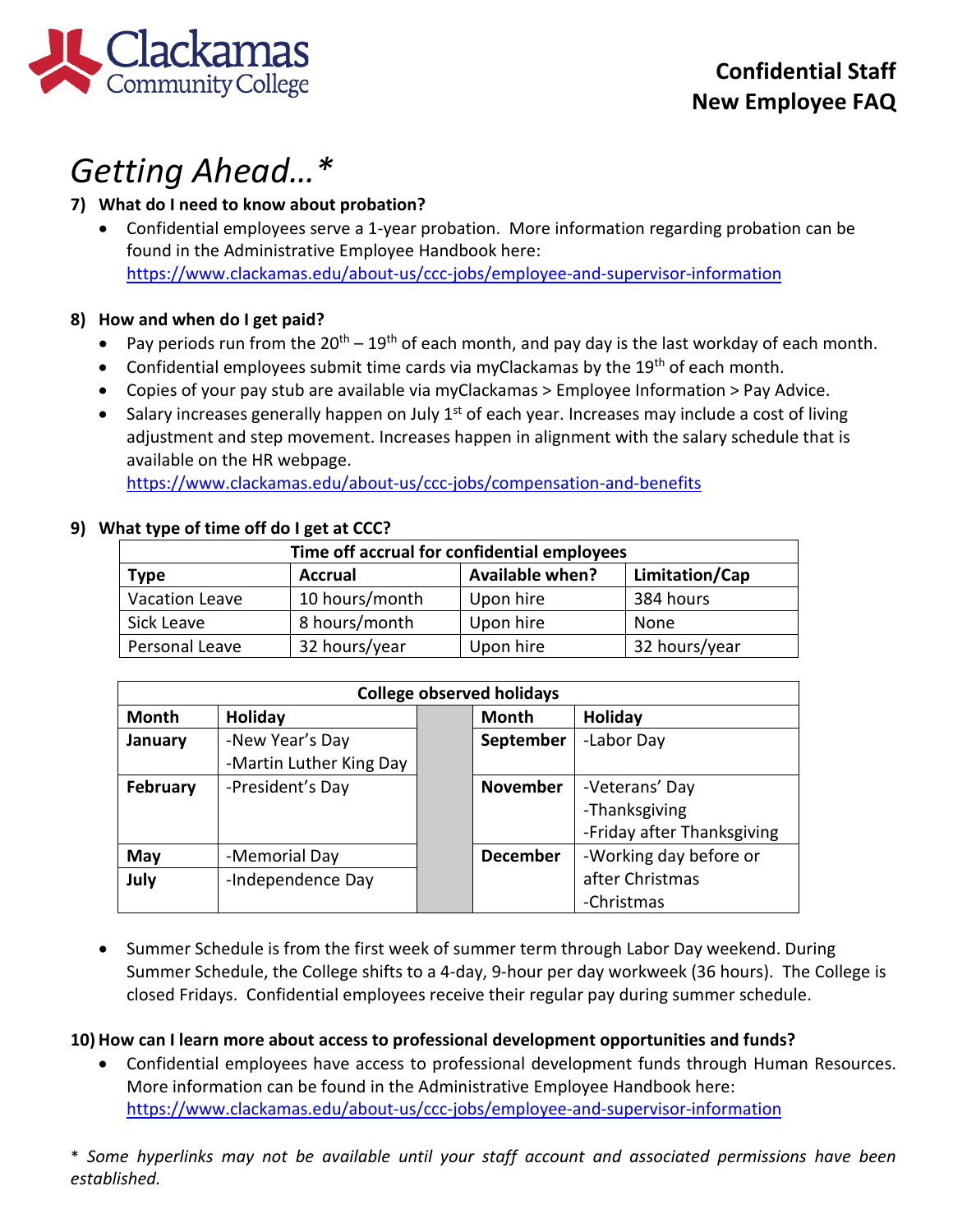

# *Getting Assistance…\**

The College has a "CCC Service Desk" system for:

- **Information Technology Services (ITS)**
	- $\circ$  ITS provides support for college phones, computers, and other electronic equipment.
	- o ITS can also be reached via:
		- $Phone 503-594-3500$
		- Location Barlow Hall, Room 104

# • **Human Resources (HR) and Payroll**

- o HR and Payroll provide support for employees regarding their benefits, compensation, and payroll.
- o HR and Payroll can also be reached via:
	- $\blacksquare$  Phone 503-594-3300
	- Location Barlow Hall, Room 204

# • **College Relations and Marketing (CRM)**

- o CRM assists with marketing materials, business cards, name badges, and website support.
- o CRM can also be reached via:
	- $\blacksquare$  Phone 503-594-3017
	- Location Barlow Hall, Rooms 223-233
- **Facilities**
	- o Facilities can assist with furniture needs and general repairs.
	- o Facilities can also be reached via:
		- $\blacksquare$  Phone 503-594-6791
		- **Location Lewelling**

# • **Duplication**

- o Duplication offers a range of copy and bindery services for campus printing.
- o Duplication can also be reached via:
	- $\blacksquare$  Phone 503-594-6788
	- **Location Lewelling**

To access the Service Desk visit [support.clackamas.edu](https://clackamas.teamdynamix.com/TDClient/Home/) or click on this logo on your CCC computer's Desktop:



# **11) How can I learn more about policies and processes at the College? What resources are available to me to learn more about the College?**

- You will be assigned several tasks in Onboard asking you to review important policies and procedure, as well as several employee trainings.
- Additional resources you may find helpful:
	- o HR Information network drive I:\HR Information
	- o Board Policies -<http://policy.osba.org/clackcc/>
	- o CCC's Vision, Mission, Core Themes and Strategic Initiatives <https://www.clackamas.edu/about-us/vision-initatives>

\* *Some hyperlinks may not be available until your staff account and associated permissions have been established.*